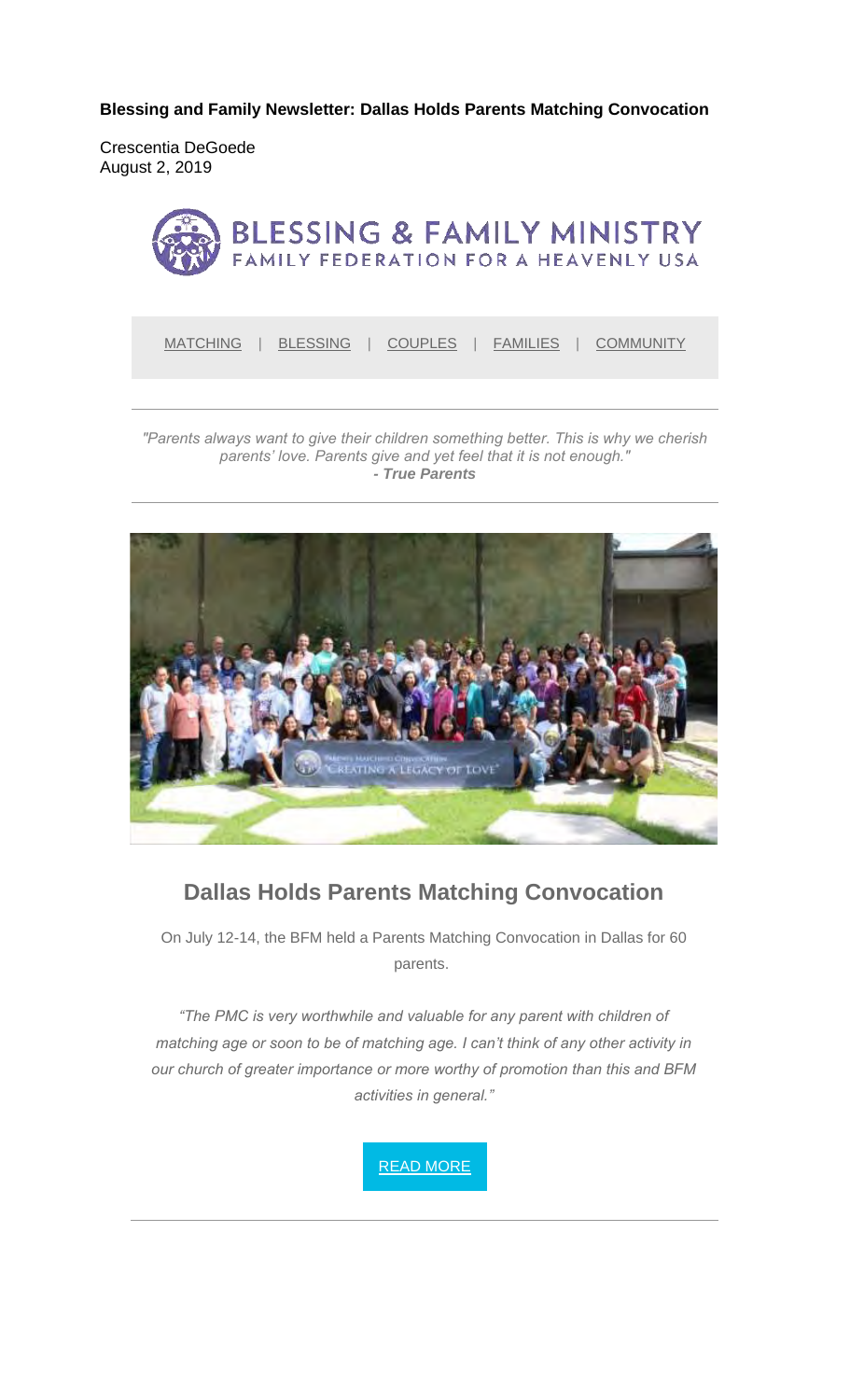

### **Online High Noon Summit**

#### Aug. 3 | 2PM-5PM (EST)

Experience the High Noon Summit from home! If you missed one of our live seminars or need a refresher, this will be a great opportunity to learn about healthy intimacy and connect with the vision of a porn-free world of sexual integrity. Join us for informative presentations, moving testimonies, and connecting with others!

SIGN UP FREE

![](_page_1_Picture_5.jpeg)

## **Article: Talking Points | Debby Gullery**

When we're not careful, the way we speak can actually get in the way of effective communication, and many of us have picked up some bad habits along the way that we're not even aware of. One very common and unhelpful communication habit is what I call *preaching*, or telling someone what we think they should do...

#### READ ARTICLE

![](_page_1_Picture_9.jpeg)

### **Article: What Kind of Parent Do You Want To Be?**

What's your parenting style? Adapted from parenting styles from Love and Logic Parenting.

READ ARTICLE